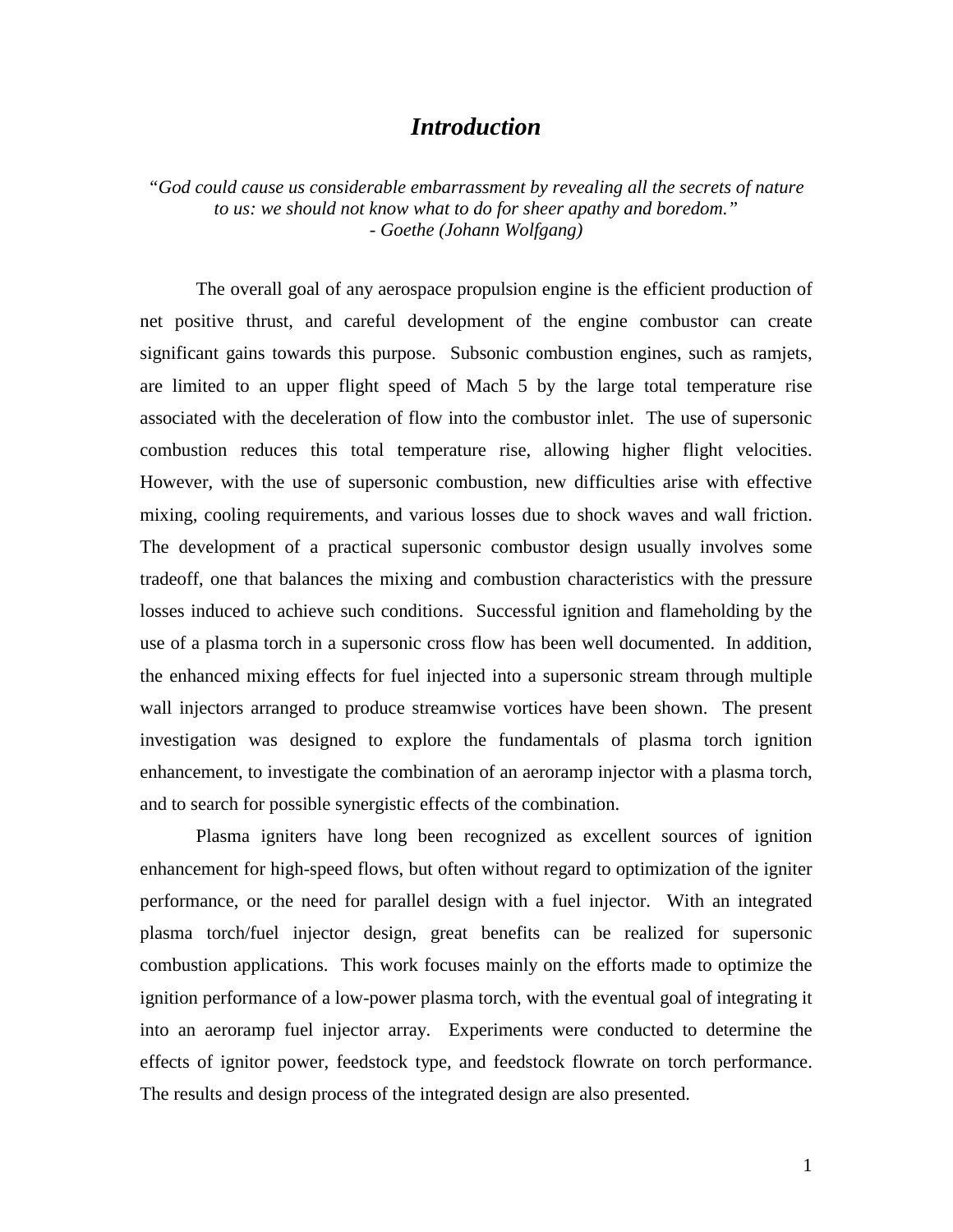The integration of a fuel injector and plasma torch is critical to assure good performance of the injection/ignition system. Although current supersonic flameholding methods have been demonstrated, many of these incorporate the use of bluff bodies such as ramps and cavities to provide the necessary subsonic regions for flameholding and pay little attention to the role of the igniter beyond that of a black box. The performance of these designs comes at the expense of the pressure losses induced by these physical shapes, which may not be necessary if subsonic flameholding regions can be provided by a flush-walled injector array. However, the real question to ask in these cases is, "Have the ignition system and fuel injection system been designed to work together?" Unfortunately, the answer is usually "no." It has often been demonstrated that plasma torches have great potential to solve many of the problems associated with supersonic combustion, but unfortunately may not be realized due to a common lack of attention paid to the synergy that an integrated design would possess.

# **Goals and Objectives**

The goals of the project is to provide fundamental insights on the synergistic combination of a plasma igniter and aeroramp injector, and to collect the data necessary for the successful development of integrated injector/igniter designs that perform better than current methods of supersonic flameholding. The following plan was followed to investigate the phenomena associated with such devices.

- $\triangleright$  Expand the understanding of how the plasma torch operates in an ambient environment.
- $\triangleright$  Apply this understanding to operation in a supersonic environment
- $\triangleright$  Develop a fuel injector that is compatible with the plasma torch
- $\triangleright$  Integrate the plasma torch and fuel injector
- $\triangleright$  Evaluate the performance of the integrated design using spectroscopy, total temperature sampling, and a number of supporting qualitative means.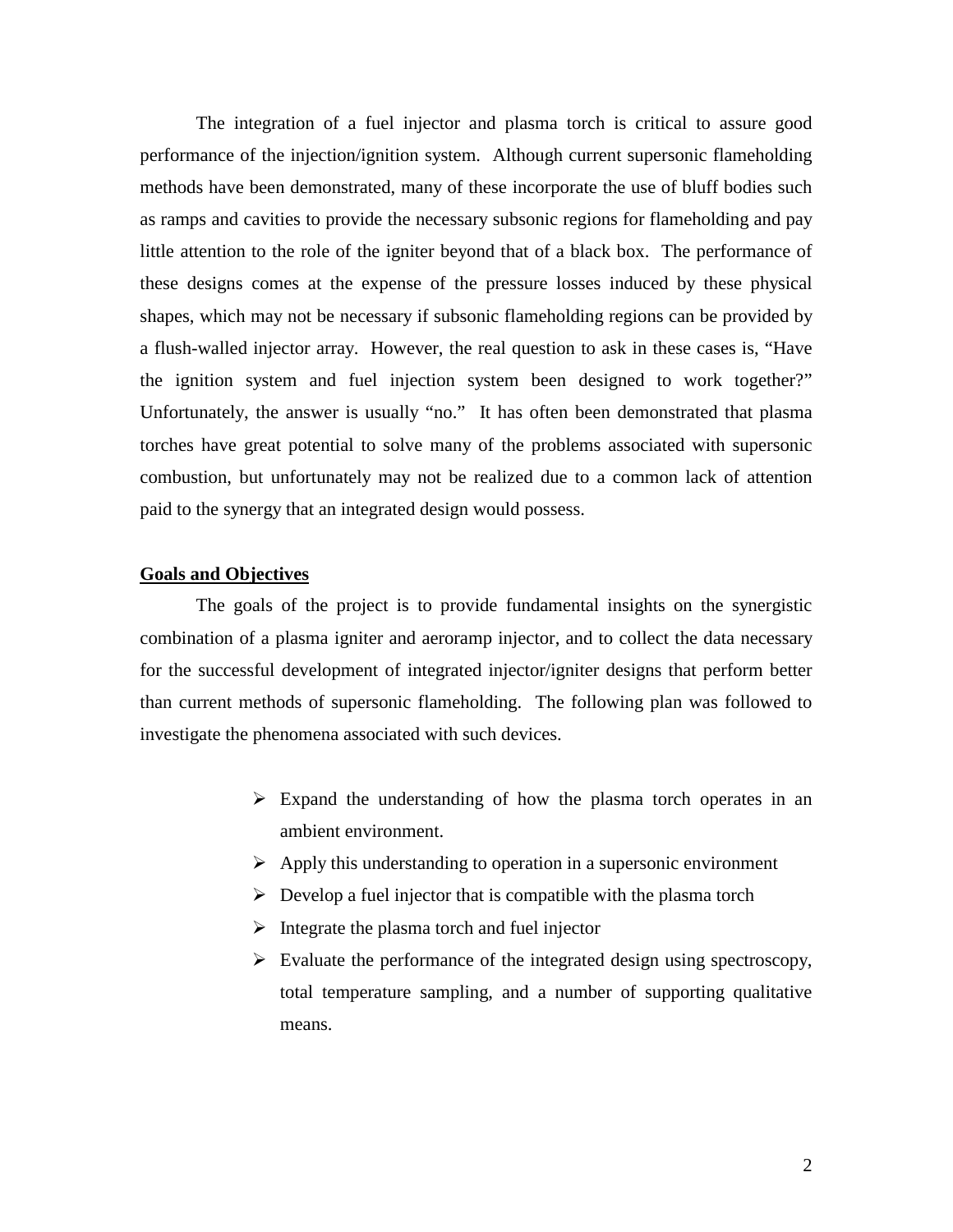#### **Experimental Methods**

 The investigation and development of an integrated igniter/injector design for supersonic combustion applications has many steps, but only the key ones are discussed here. These steps were followed in producing the integrated plasma torch/fuel injector design presented within this report. First, a fundamental understanding of the plasma torch characteristics must be gained in a quiescent environment. To accomplish this goal, the effects of power, feedstock type, and feedstock flowrate on the distribution of combustion enhancing radicals in the plasma jet were measured spectroscopically. Second, the plasma torch was tested in a Mach 2.4 crossflow, similar to what it would experience in a supersonic combustor. The spectroscopic results were compared with the ambient tests to determine if the torch was operating as expected. Additional variables were studied, such as the angle of injection and the geometry of the anode nozzle, to determine their effect on the production and penetration of combustion-enhancing radicals.

Parallel to the investigation of the plasma torch, the fuel injector was optimized for mixing performance and studied to determine where the most suitable location for the plasma torch would be. A primary consideration in determining this location was to locate where the flammability limits existed for the particular fuel being injected. However, consideration of the plasma torch feedstock and feedstock flowrate were also investigated since the use of air or hydrocarbon plasmas would certainly affect the location of the flammability limits. Once an integrated design was selected, it was evaluated in a cold-flow tunnel.

Evaluation of the integrated design was mainly performed using spectroscopy to evaluate the distribution of radicals, total temperature sampling to evaluate the mixing characteristics. A variety of supporting qualitative methods such as filtered photography and oil-flow visualization were used as well to provide a more complete picture of the dynamics involved with such a device. Two questions were to be answered at this point: "Does the design perform as expected?" and more important, "is the integrated design better than the sum of its parts?" The second question implies that the characteristics of the plasma torch and fuel injector will actually work together, using their unique flow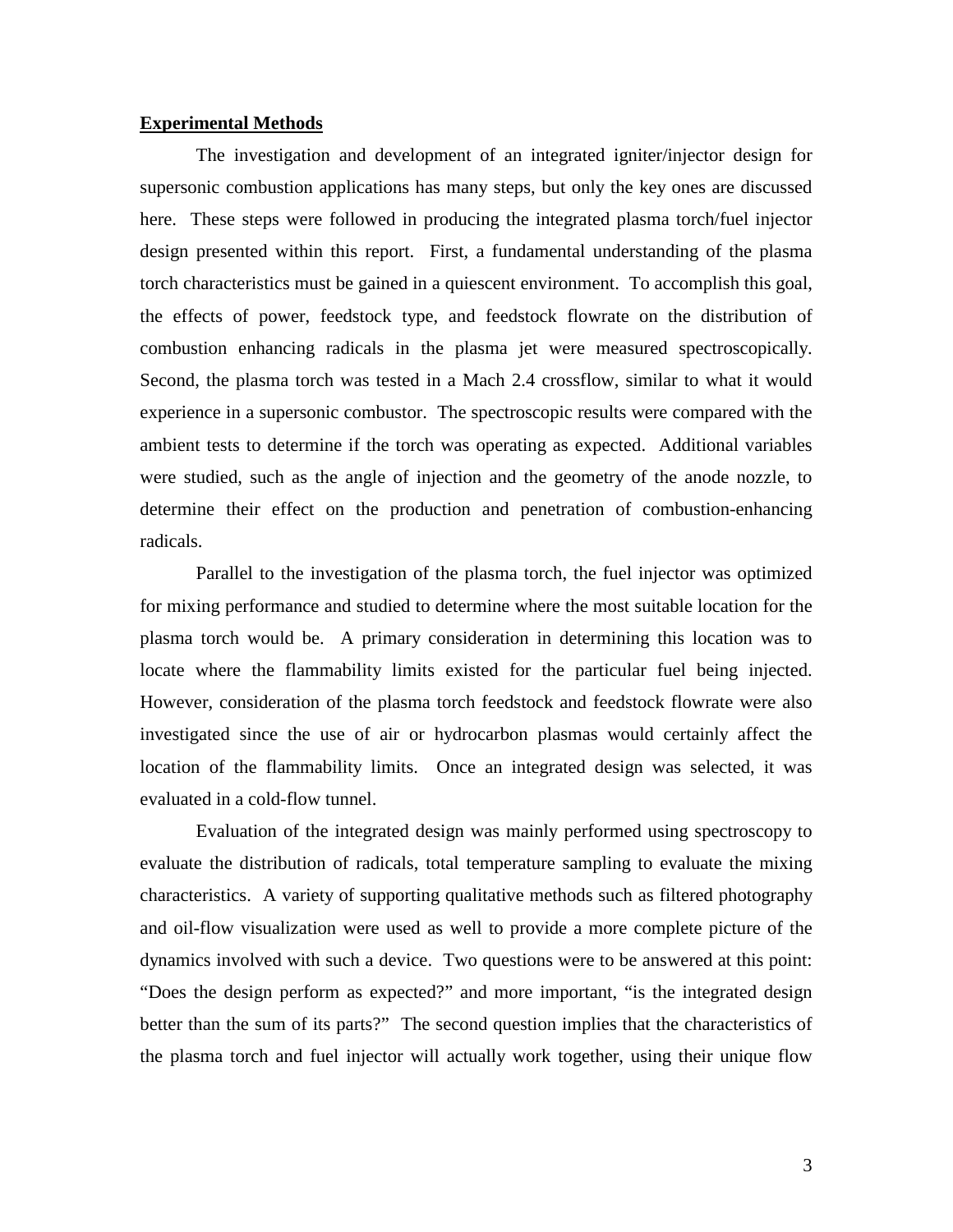dynamics, such as vorticity and plume structures, to produce an effect that would be superior to the sum of either component working independently of the other.

## **Major Results**

 Throughout the work presented here, important discoveries were made assisting the development of the plasma torch as an igniter and its eventual integration into a fuel injector. Erosion studies of the anode demonstrated that molybdenum was a good substitute for tungsten, providing a long operational lifetime when tungsten anodes could not be used. In addition, the geometric studies of the torch anode revealed that the diverging section of the anode, traditional in many torch designs, was not necessary to protect the arc from the supersonic crossflow. This discovery allowed the complete removal of the diverging section, which essentially serves as a recombination region reducing the available energy of the plasma for ignition purposes. Evidence of the improved ignition characteristics was observed in an unheated Mach 2.4 crossflow by the presence of a flame plume. This flame plume was never observed before and is quite significant since the tunnel was unheated, with a static temperature of approximately 131 K. Furthermore, spectroscopic evaluation of the hydrocarbon plasmas showed that all the hydrocarbon feedstocks tested (methane, ethylene, propylene, and propane) produced similar spectrographs, indicating that each of the hydrocarbon plasmas contained the same excited molecular constituents. These radicals were shown to recombine or reach the ground state within 8 mm of the torch exit. Changes in torch power and feedstock flowrate over the ranges studied were shown to have very little effect on the propagation distance of these radicals, but rather, affected their local concentration near the torch exit.

 Evaluation of the integrated design identified several important trends associated with the integration of a plasma torch and fuel injector. First, the aeroramp was observed to significantly improve the penetration height of the radicals produced by the plasma jet, but only for injector momentum flux ratios above 1.5. Also, increasing the torch power was observed to produce an exponential increase in the emission intensity of downstream products, indicating an increase in the reaction rate between the fuel and plasma. Total temperature measurements indicated that the thermal energy produced by the plasma torch was equally distributed between the right and left plumes produced by the